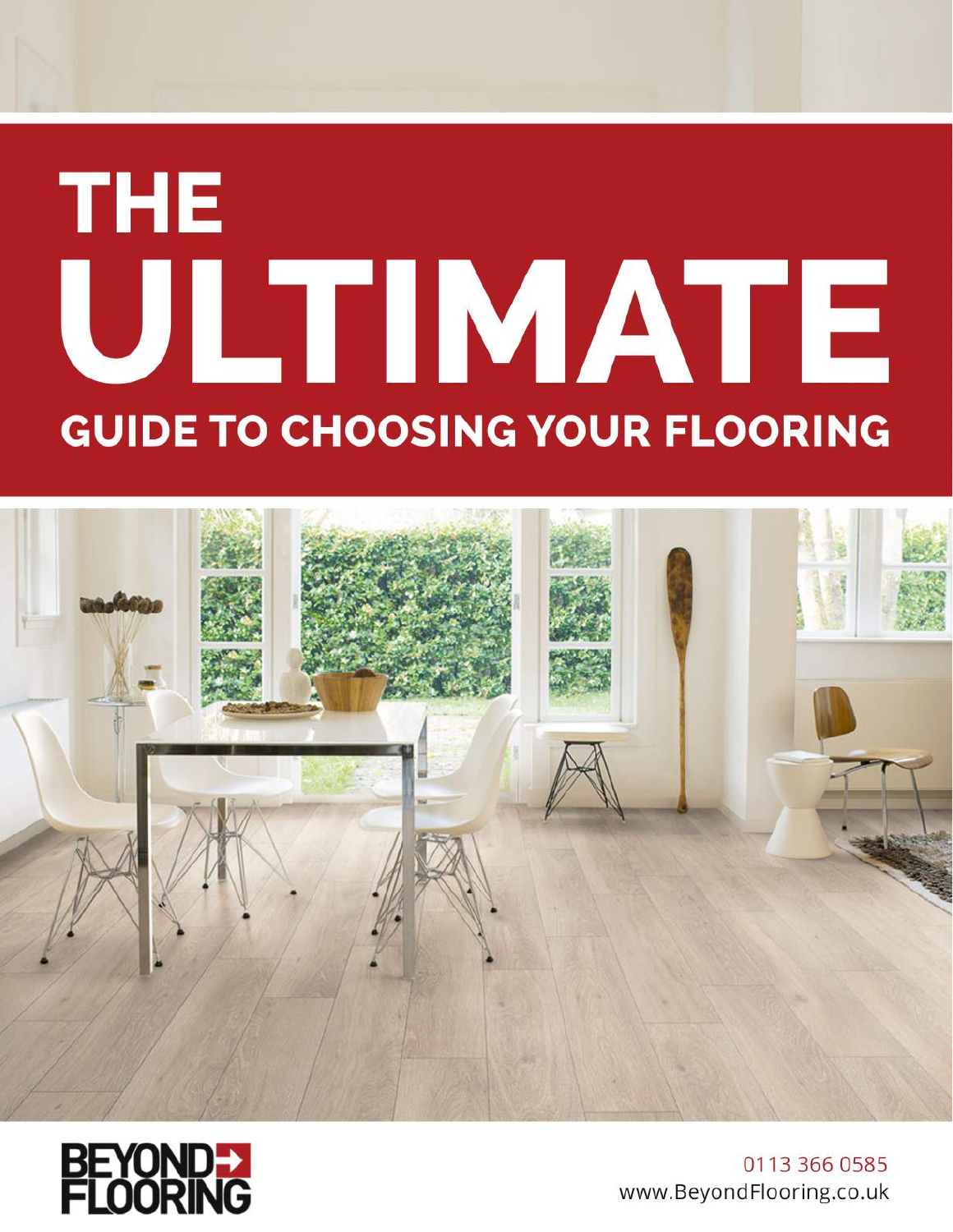

## Not sure what flooring is best suited to your room lifestyle and budget?

Fear not! Our expert guide gives you lots of practical advice to make choosing your next flooring easy.

Your flooring is one of the most expensive purchases you can make in your home so it is important to combine both personal taste and practicality. From carpets, to Karndean, solid wood to laminate, over the next 12 pages we will share with you an introduction into each flooring type, the pros and cons, advice on where to lay it and the cost you can expect to pay.

For more expert help please get in touch with our friendly team.

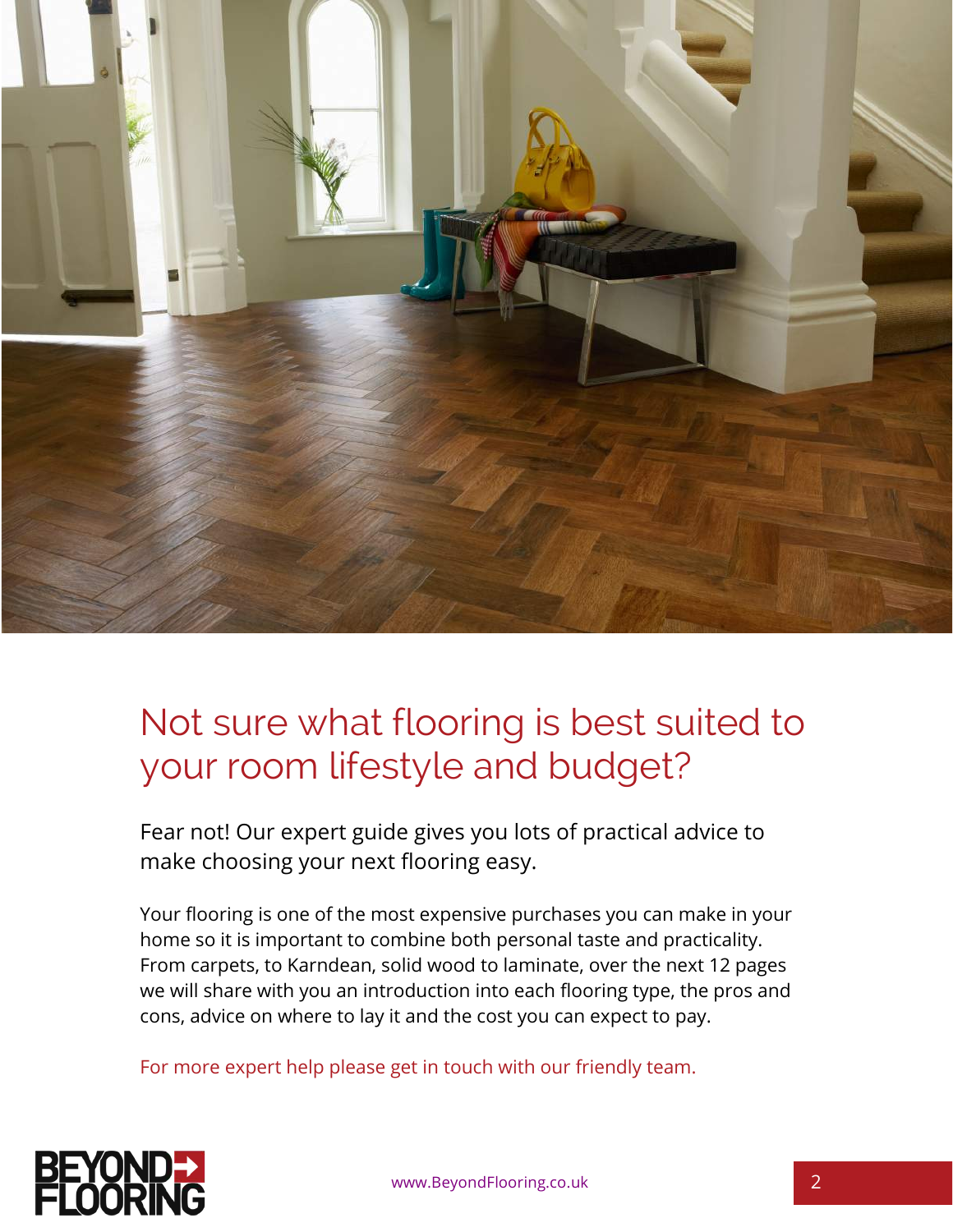

# **Carpets**

#### What is it?

Carpet is a textile floor covering traditionally made from sheep wool but more commonly made from synthetic fibers these days.

With so many choices it is easy to get bogged down when choosing a carpet. Choosing the right carpet will ensure you get the look, feel and longevity throughout the home. Here at Beyond we think a good place to start is to choose a type of fiber.

#### Man Made Fibres

The main benefit of manmade fibers is they offer excellent stain resistance and are in some cases even bleach cleanable! With a stunning range of contemporary colours and some great value options they are ideal for anywhere in the home.

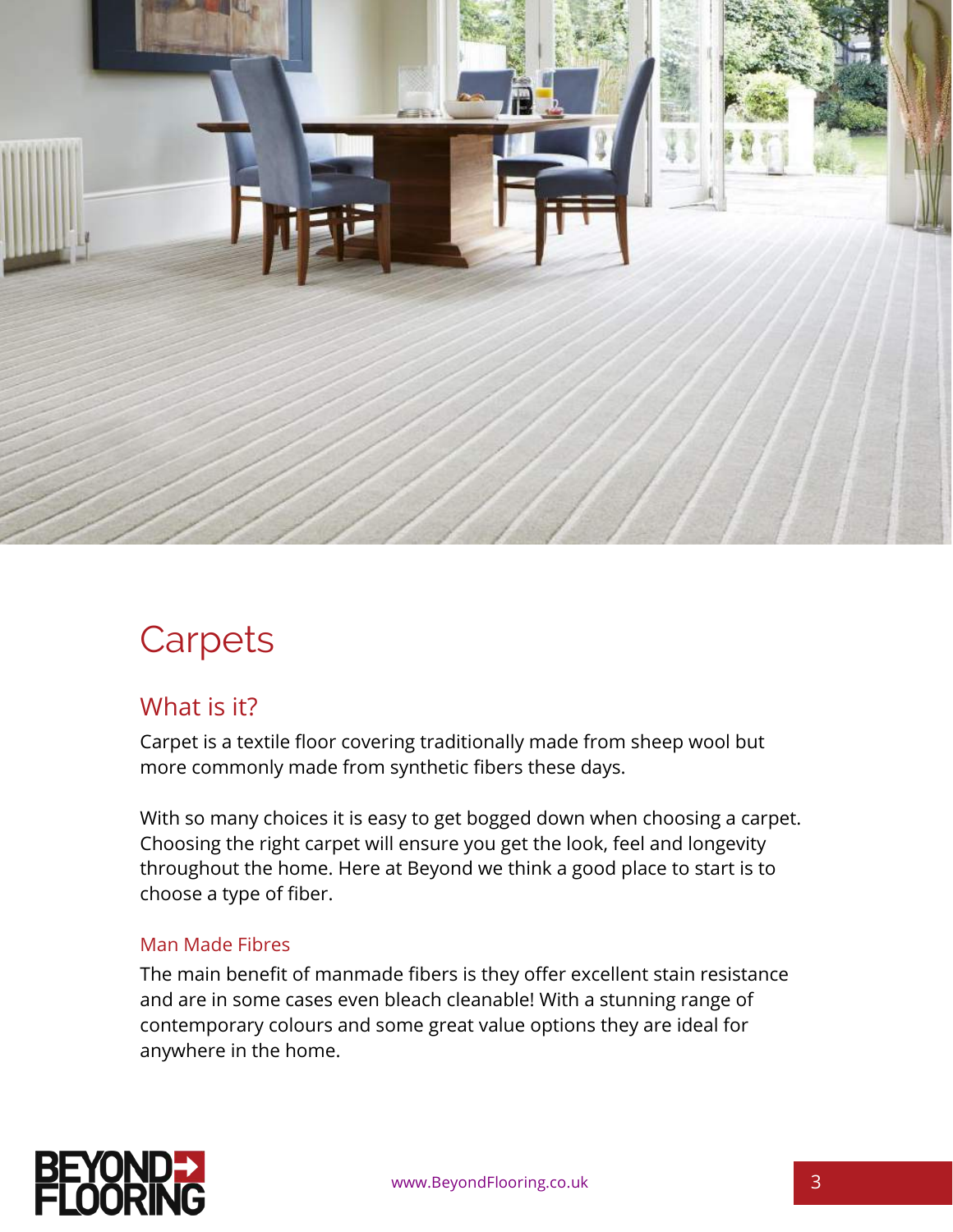#### Natural Fibres

At Beyond we love wool carpets, wool has a natural warmth and resilience. It also helps moderate the humidity in the home. In particular, a wool mix carpet, referred to 80/20 as the name suggests 80% wool, for that soft feel and 20% synthetic material for durability. A wool mix carpet has a superior appearance retention meaning although it might cost a little more it is likely to look good for longer.

#### Where should you lay it?

Carpet is suitable for all areas in the home but is less common in bathrooms' these days. The type of carpets used for each area will depend on the durability required i.e. a thicker / denser more durable carpet might be required in a busy hallway with lots of foot traffic compared to a bedroom where a soft pile carpet could be used to give a cosy feel.

#### How much does it cost?

Prices start at £5.00 per sq. m, and can go up to £150.00!! The higher quality carpets tend to be wool mix carpet and usually the thicker the pile and higher the density of fibers add to the price.

#### Pros

- $\checkmark$  It's can be cheap and easy to install
- $\checkmark$  Carpets naturally add warmth to a room
- $\checkmark$  Great acoustic properties to help reduce unwanted sounds
- $\checkmark$  Not much sub floor preparation required
- $\checkmark$  Can bring a touch of luxury to the home
- $\checkmark$  Bleach cleanable versions are now available

- $X$  Need to be kept clean
- $X$  Need to be kept dry
- $X$  Not ideal for pets
- $X$  Not usually water resistant

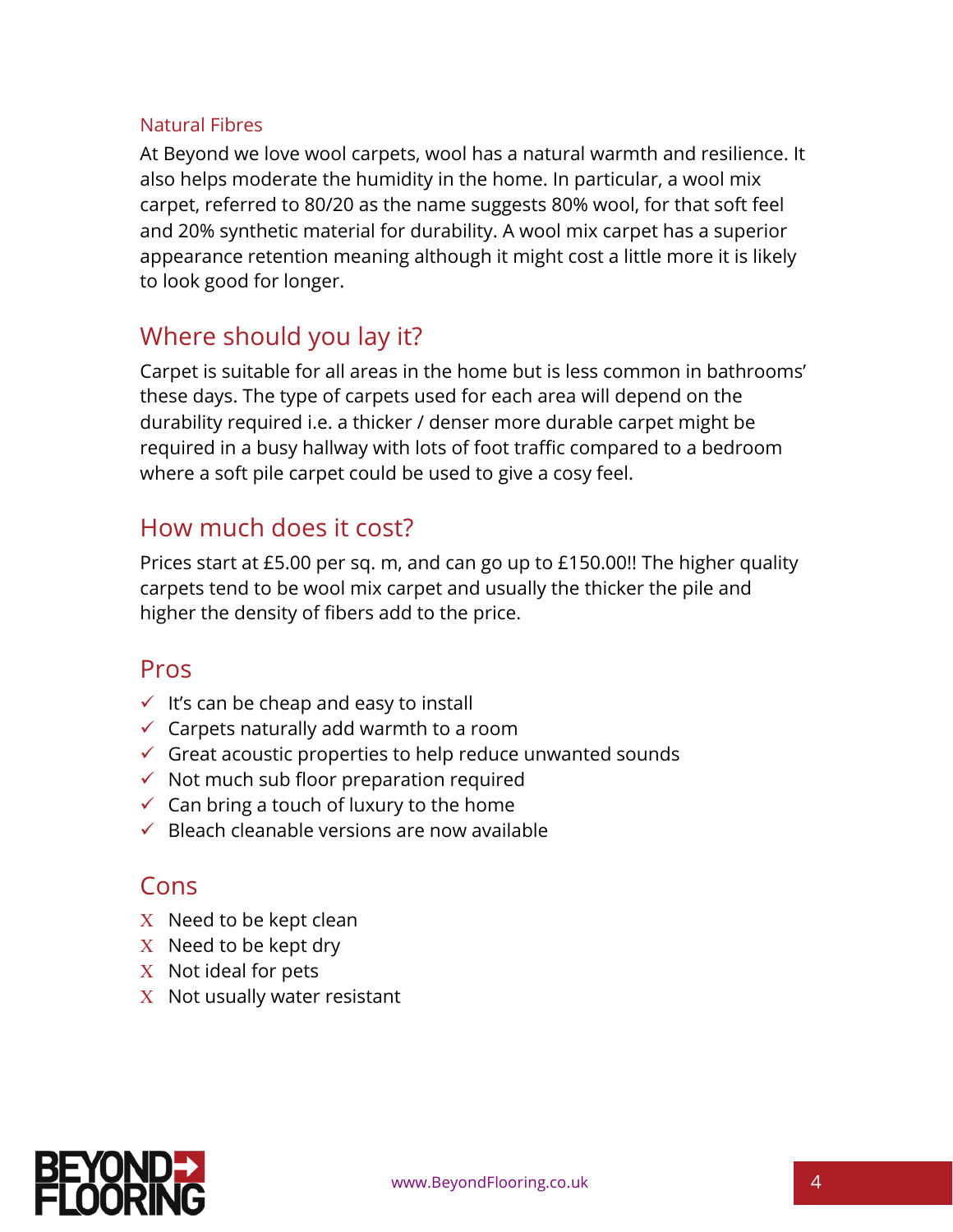

### Karndean Flooring

#### What is it?

Karndean Flooring is also sometimes known as LVT (luxury vinyl tile), it's a vinyl based product with a polyurethane ware layer. The different designs are photo printed onto the vinyl during the manufacturing process to create a plethora of effects from wood / tiled / stone / slate / mosaic and many more.

Luxury vinyl tiles have been around for a good few years now but still many people haven't heard of them, I guarantee however you will have walked on them at some point as they are installed in many commercial applications, for instance if you've ever eaten at TGI Fridays? Or grabbed a coffee from Starbucks? Or purchased a new mobile phone from Vodaphone? These all have LVT products on the floor and whilst they made look like solid wood they are actually vinyl.

LVTs are not the cheapest products but since they come with guarantees ranging from 12 years to a lifetime they should be seen as an investment and therefore must be installed by a qualified fitter.

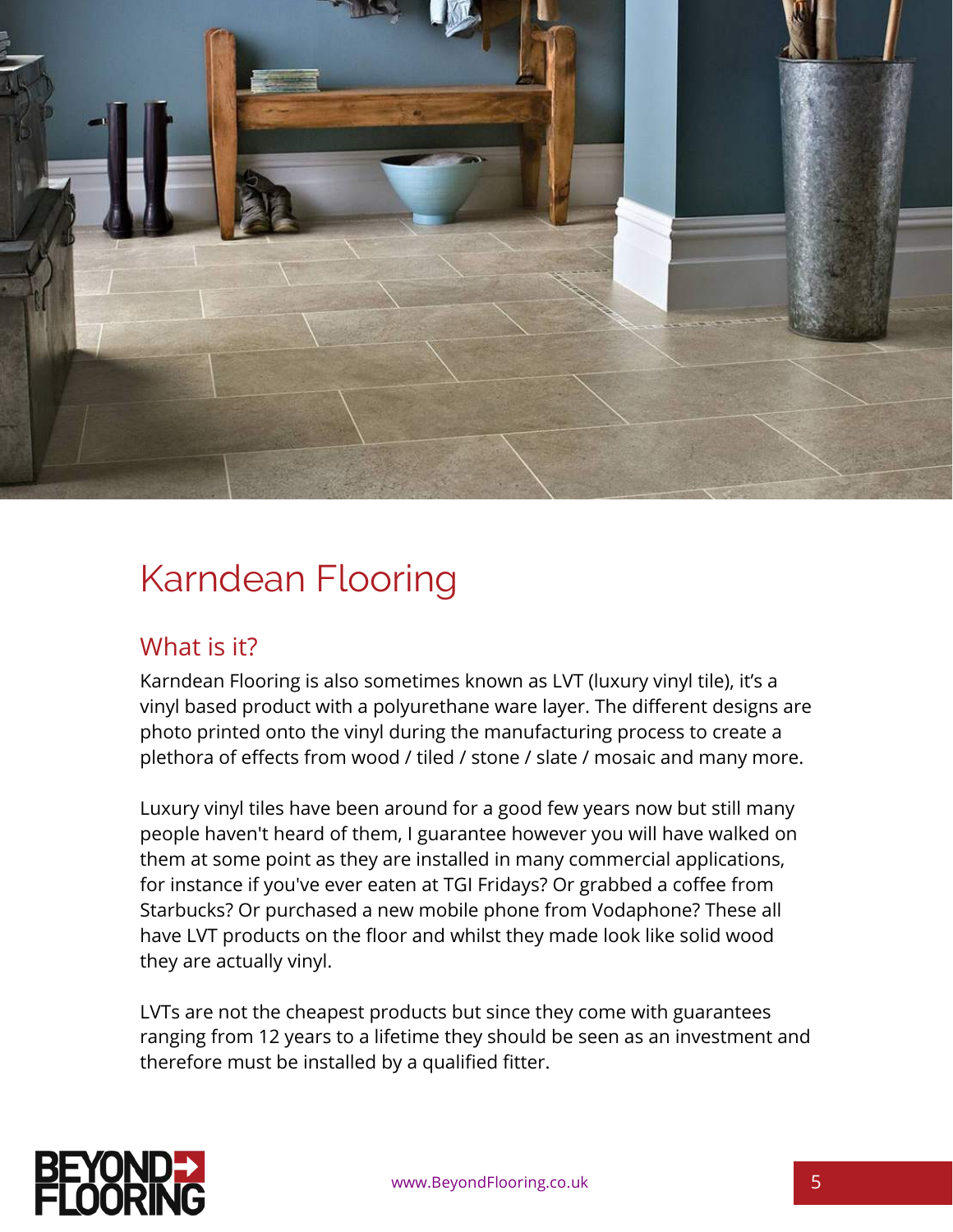#### Where should you lay it?

Kanrdean flooring is suitable for any room in the home or workplace, it should always be installed by a qualified fitter may need special treatment if being laid on concrete surfaces with excessive moisture content.

#### How much does it cost?

Prices start at £20 per sq. m, and the fitting can be another £25 per sq. m depending on the type on install required, Karndean should be seen as an investment given that it should last many years.

#### Pros

- $\checkmark$  Durability (boasts a lifetime warranty)
- $\checkmark$  Water resistant (Ideal for bathrooms)
- $\checkmark$  Realistic (looks just like real wood or stone, but without the drawbacks of the materials)
- $\checkmark$  Bespoke (design options allow you to customize your floor)
- $\checkmark$  Practical (super easy to clean)
- $\checkmark$  Neat finish (Karndean can be installed up to your existing skirting boards with no gaps and no requirement for beading or scotia)

- $X$  Can be expensive
- $X$  Certain designs can show scratched in the ware layer
- $X$  Must be installed by a professional

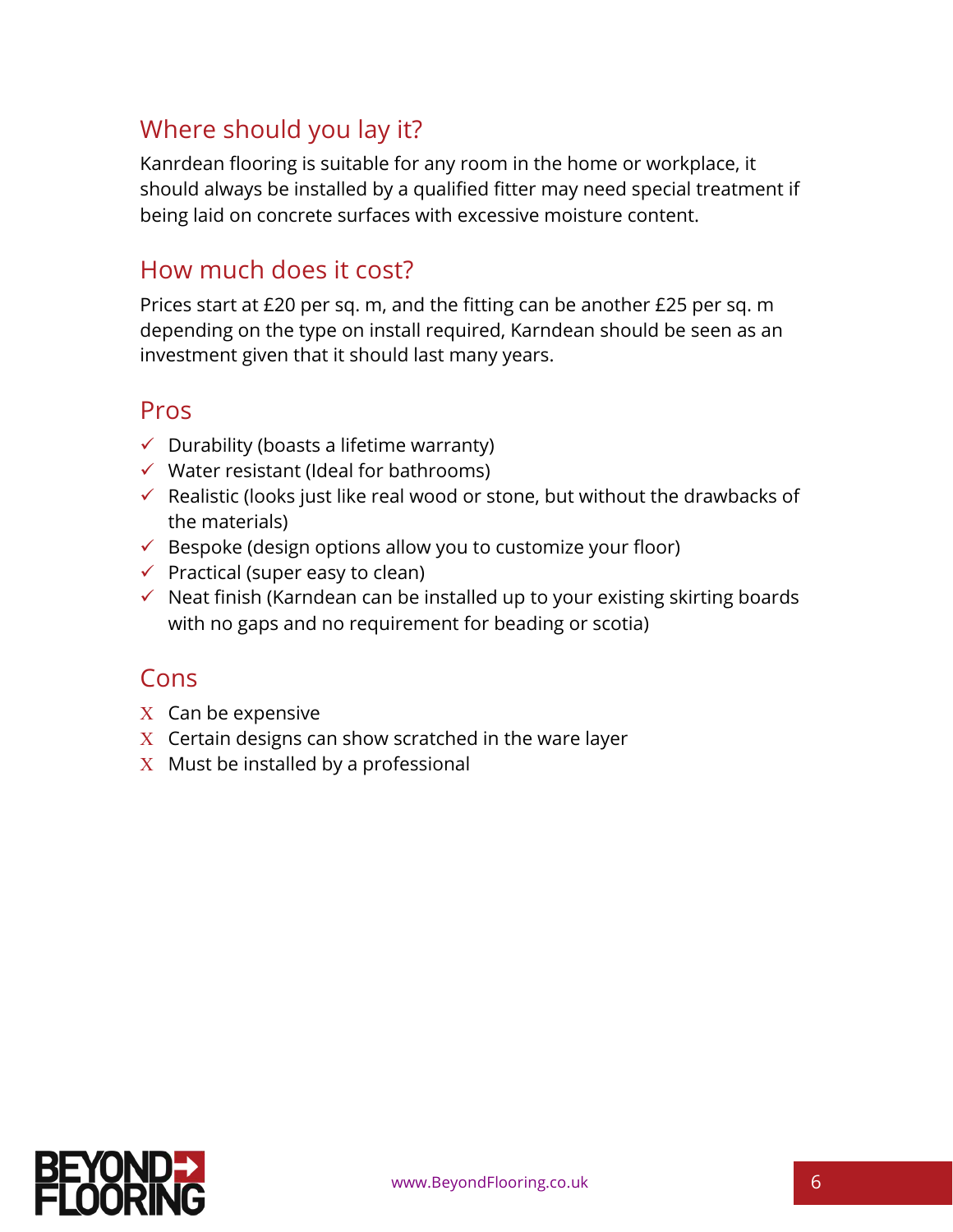

# Laminate Flooring

#### What is it?

Laminate flooring is one of the most popular flooring choices in the UK. It is made up of a compressed fiberboard plank, covered by a photographic image of wood, stone or tile, with a protective overlay.

Laminate flooring has developed a bad reputation over the last 5-10 years due to lots of poor quality products flooding the market, but there are still many quality laminates out there with stunning designs and loads of benefits.

Laminate flooring is easier to install than LVT and in some cases, can be done by DIY enthusiast, here at beyond we do stress to our customers that there is usually a difference between a DIY install and a professional one, our master installers can offer a 2 year installation warranty with all our laminate floors.



www.BeyondFlooring.co.uk 7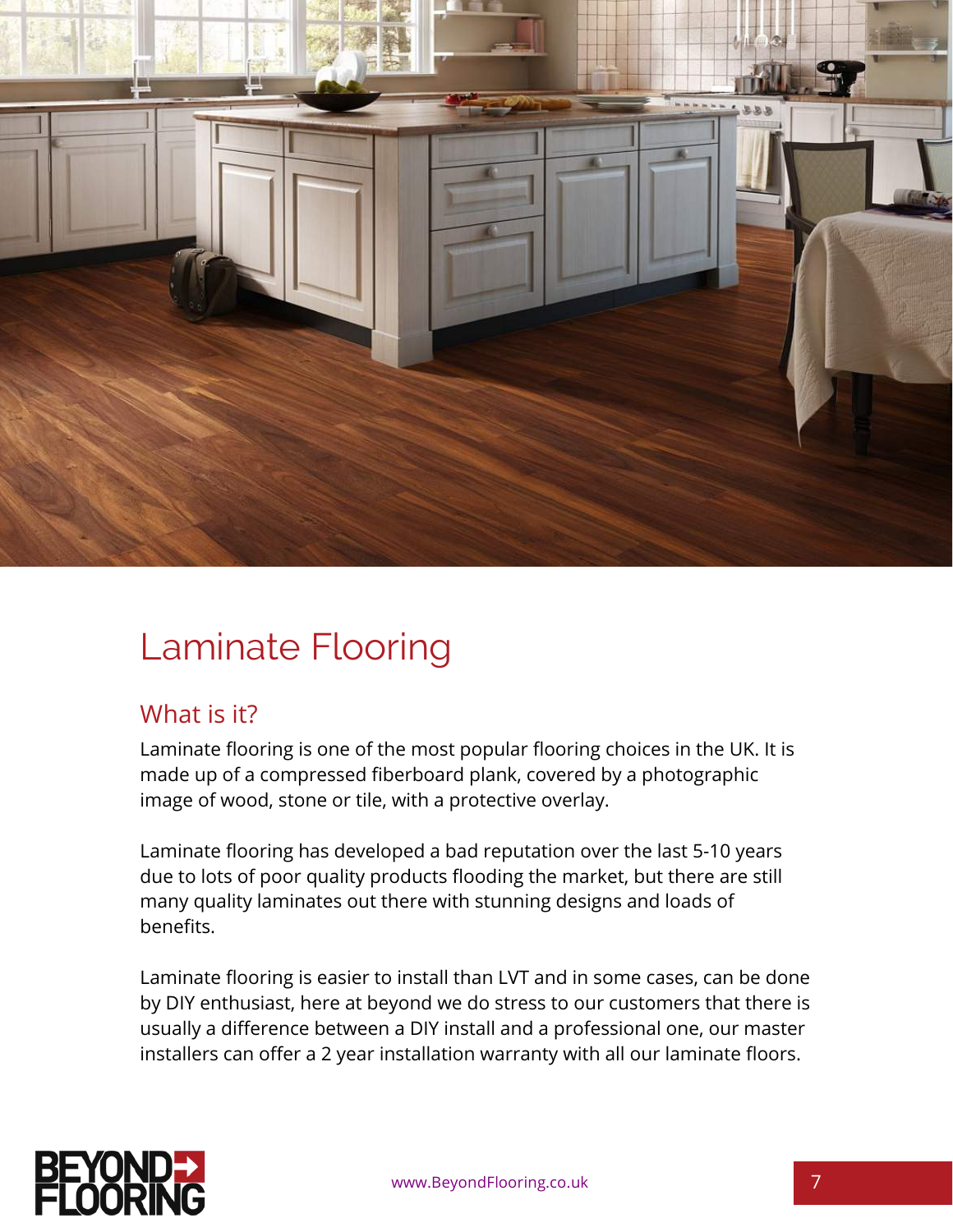#### Where should you lay it?

Laminate flooring is suitable for any room in the home, however if it's being installed in a bathroom you should choose a water resistant variety.

#### How much does it cost?

Prices start at £8.00 per sqm, but the cheapest kinds are smooth and appear relatively unrealistic.

The higher quality laminates have characteristics such as beveled edges, embossed features and a more varied set of photos. Brands like quickstep (about £13-£32 per sqm) / Pergo (about £18-£49 per sq. m) and Balterio offer more texture and a more natural look.

#### Pros

- $\checkmark$  Durability (AC5 rated boards have great warranties)
- $\checkmark$  Very cost effective
- $\checkmark$  Click-lock designs are simple to install
- $\checkmark$  A wide variety of imitations of natural materials are available
- $\checkmark$  Not much sub floor preparation required
- $\checkmark$  Water resistant options are now available

- $X$  Even the best laminate flooring won't look or feel exactly like the real thing
- $X$  The joins wear over time, and once the surface is damaged it's hard to fix
- $\overline{X}$  Cheap laminates are easily swollen by moisture, and the damage can't be repaired. Poorly laid laminate is a turn-off for homebuyers
- $X$  All laminate flooring requires an expansion gap around the perimeter to allow the floor to move during temperature changes, this gap then needs to be covered by either 1- the skirting board (preferred option) 2 - beading / scotia (this can be unsightly)

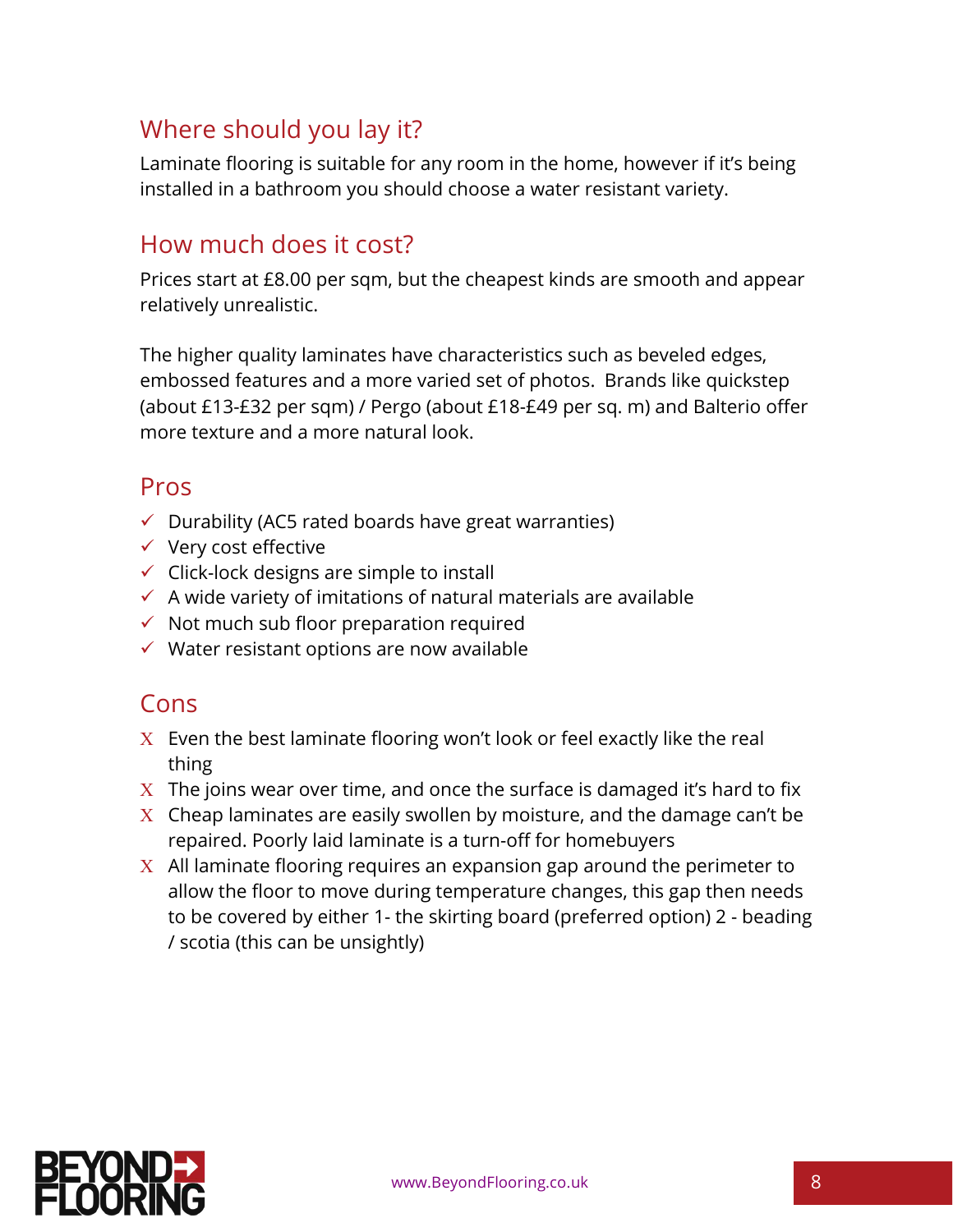

# Vinyl Flooring

#### What is it?

Sometimes referred to as 'Lino' or 'cushion floor' a vinyl floor is the perfect option for style / practicality and value.

Vinyl flooring comes on the roll in 2 / 3 or 4 meters wide, the benefits of vinyl flooring are that there are literally hundreds of designs, realistic wood effect / tile effect / stone / mosaic / parquet to name a few, it's also warm and soft under foot which is important when you consider the bathroom is a barefoot area and ideal for children to learn to crawl on.

It's also water resistant and most vinyl products come in rolls that are 2 meters wide meaning there's not a lot of waste material which keeps the cost down!



www.BeyondFlooring.co.uk 9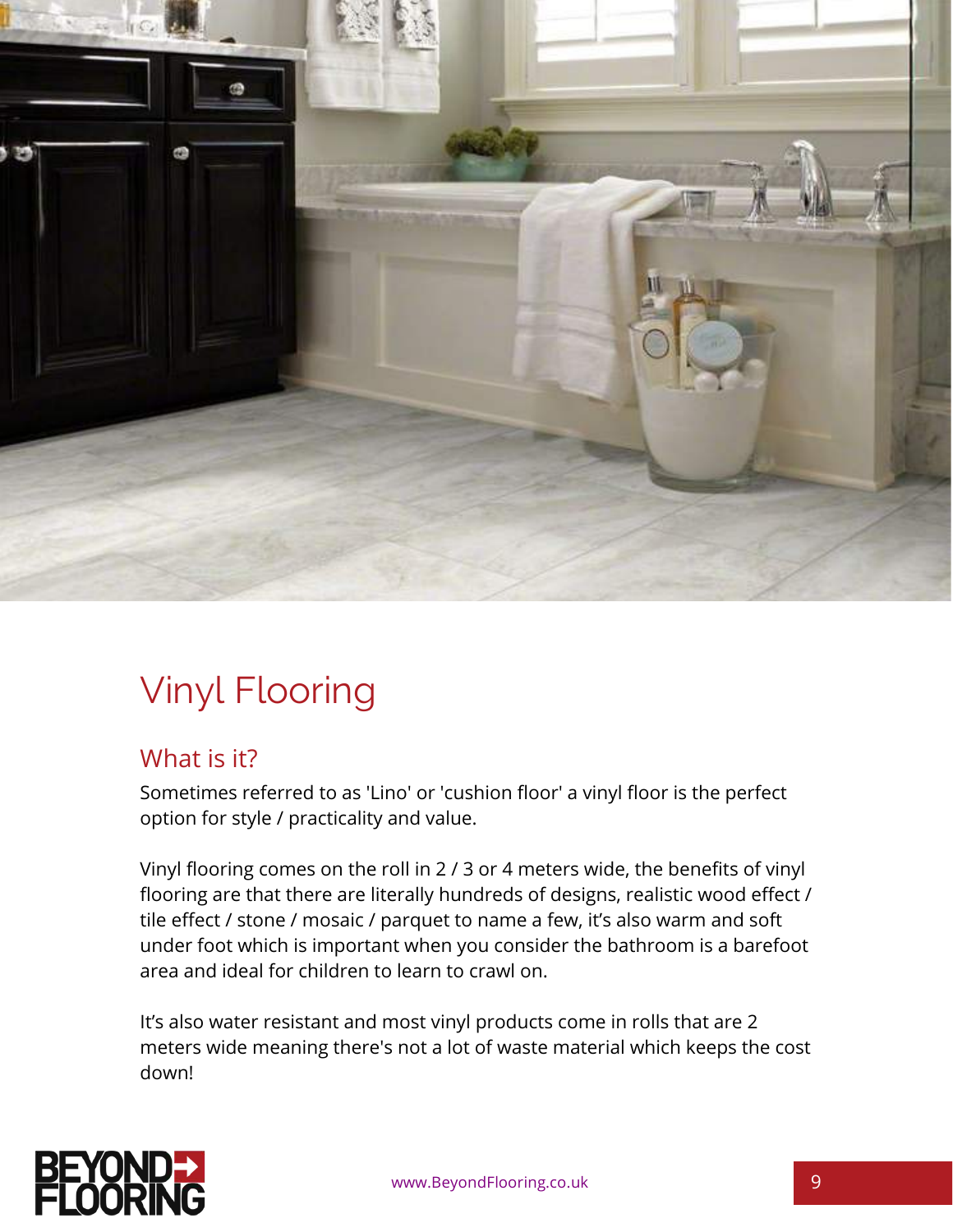#### Where should you lay it?

Vinyl flooring can be installed anywhere in the home but it's usually most suitable in the kitchen or bathroom.

#### How much does it cost?

Prices start at £8.00 per sqm and even the most expensive ones are no more than £30 per sqm.

#### Pros

- $\checkmark$  Durability (boasts a lifetime warranty)
- $\checkmark$  It's affordable and simply to install
- $\checkmark$  A stunning array of designs available Practical (easy to clean)
- $\checkmark$  Hygienic
- $\checkmark$  Water resistant

- $X$  Can be punctured / torn easily so not suitable for areas of very high traffic / high heels or seating stools
- $X$  Needs to be installed on a flat dry smooth surface

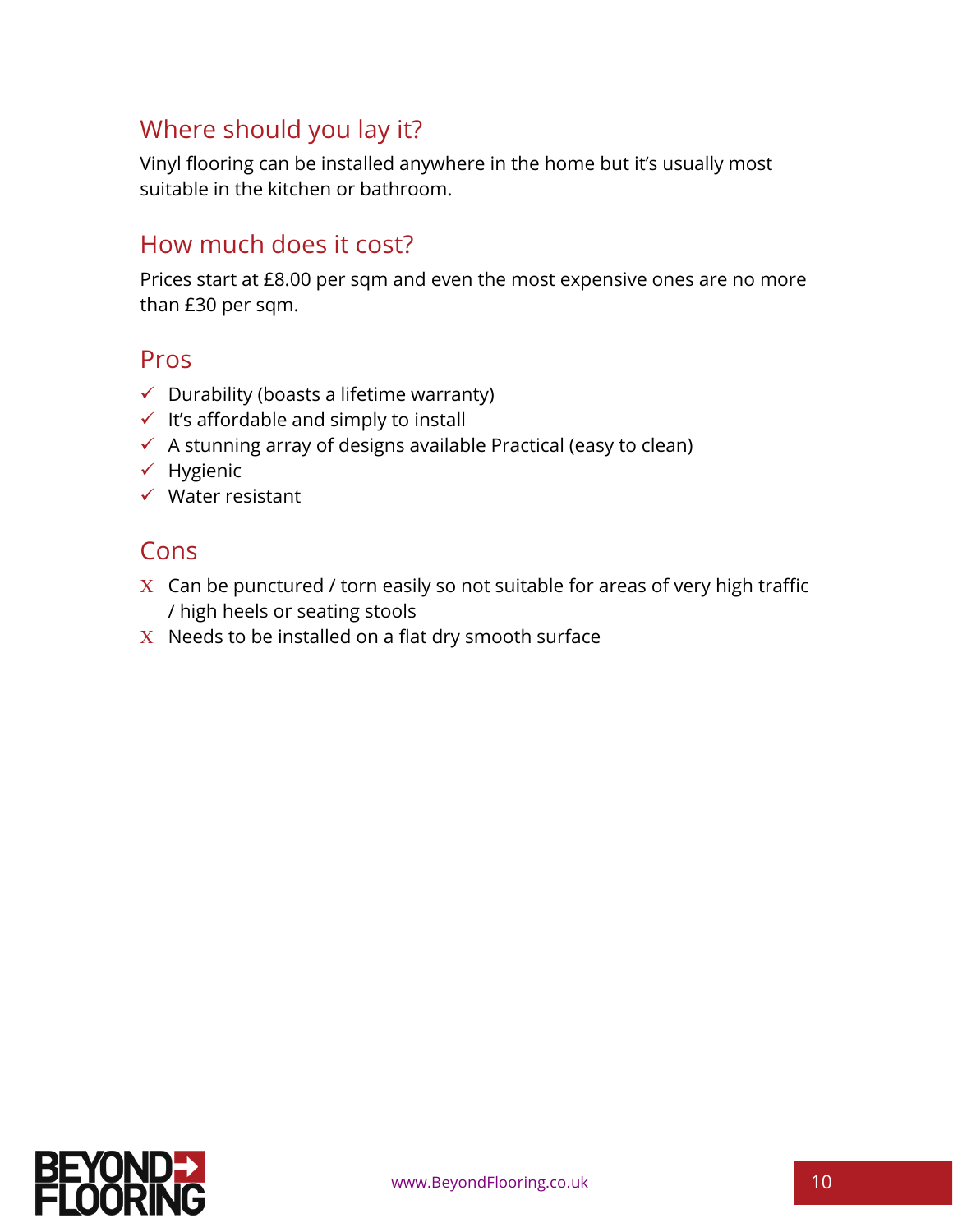

# Wood Flooring

#### What is it?

A wood floor can add warmth and elegance to any room in the home, to compliment a kitchen, enhance a hallway or add character to a living room. Here at beyond flooring we often find that when people ask for a wood floor they really mean a wood effect floor and not necessarily something that's been cut off a tree! with so many realistic choices and alternatives on the market it's easy to get confused.

At Beyond we absolutely love real wood flooring! There's nothing quite like the look / texture / smell and sound of the real wood floor. Like the LVT flooring real wood is an investment floor and can be expensive but it should last you decades and can be sanded are refinished many times.

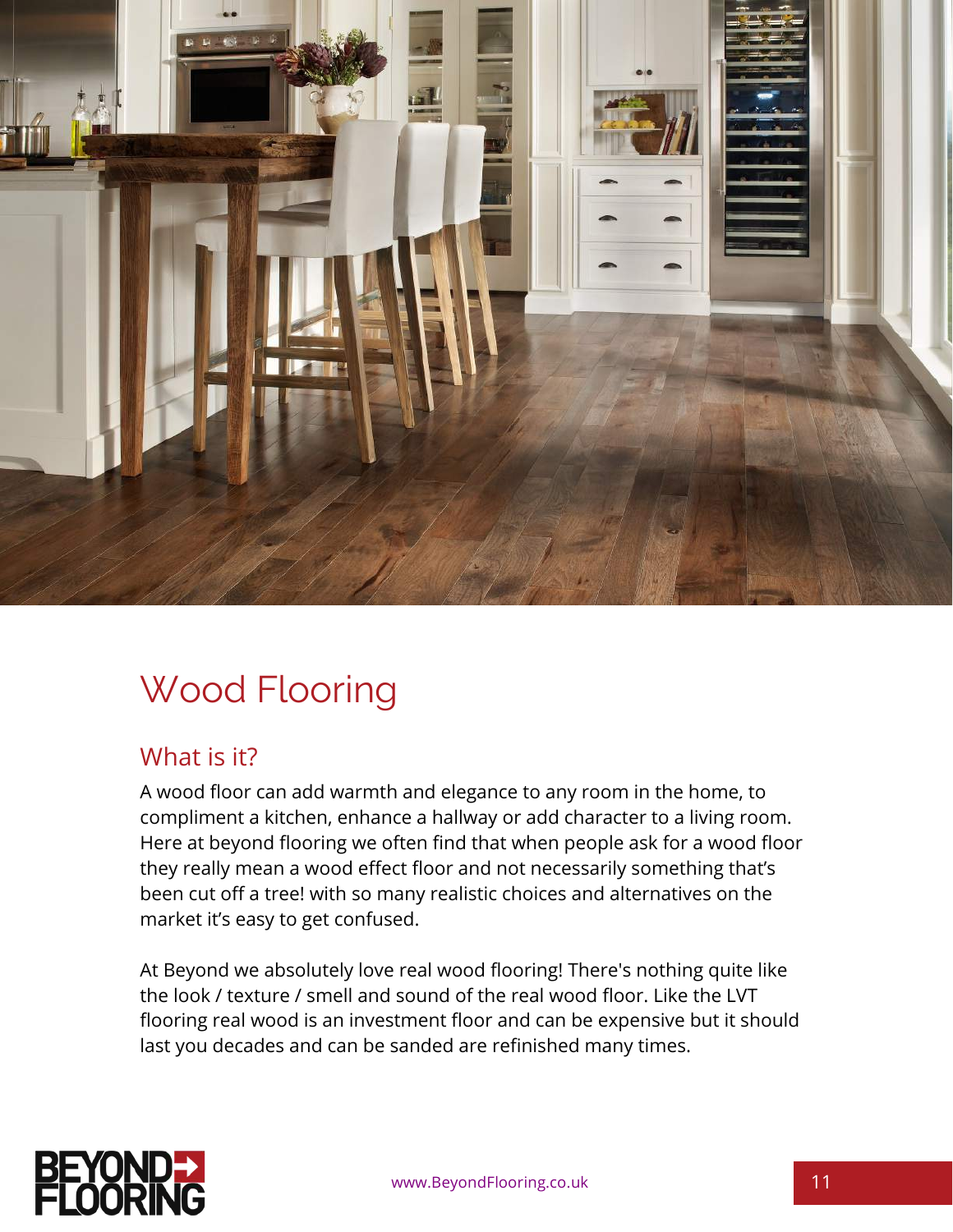#### Sloid Wood

Basically, as it sounds! This is blocks of real wood that have been cut to shape and fit together on the floor usually with a tongue and groove.

#### Engineered Wood

An engineered wood floor has a real wood top layer (usually 3-6mm) and the rest of the board is made up of structural plywood to give an overall thickness of anything between 14mm and 22mm.

#### Where should you lay it?

Real wood floors are suitable for most areas the in home but are less popular in bathrooms because wood doesn't really like too much moisture, excessive moisture can cause the wood to swell and warp.

#### How much does it cost?

Prices start at £35 per sqm, and can be £140.00 for exotic species fitting cost can be expensive too but its best to get an estimate from a qualified fitter to ensure your wood floor stays down for many years.

#### Pros

- $\checkmark$  Authentic, looks stunning / natural
- $\checkmark$  Eco friendly (good for the environment)
- $\checkmark$  Durable Will last for many years Insulating (due to the thickness)
- $\checkmark$  Can be sanded and refinished many times

- $X$  Can be expensive
- $X$  Should be installed by a professional
- $X$  Not ideal for wet areas
- $X$  Can require new skirting boards to be installed